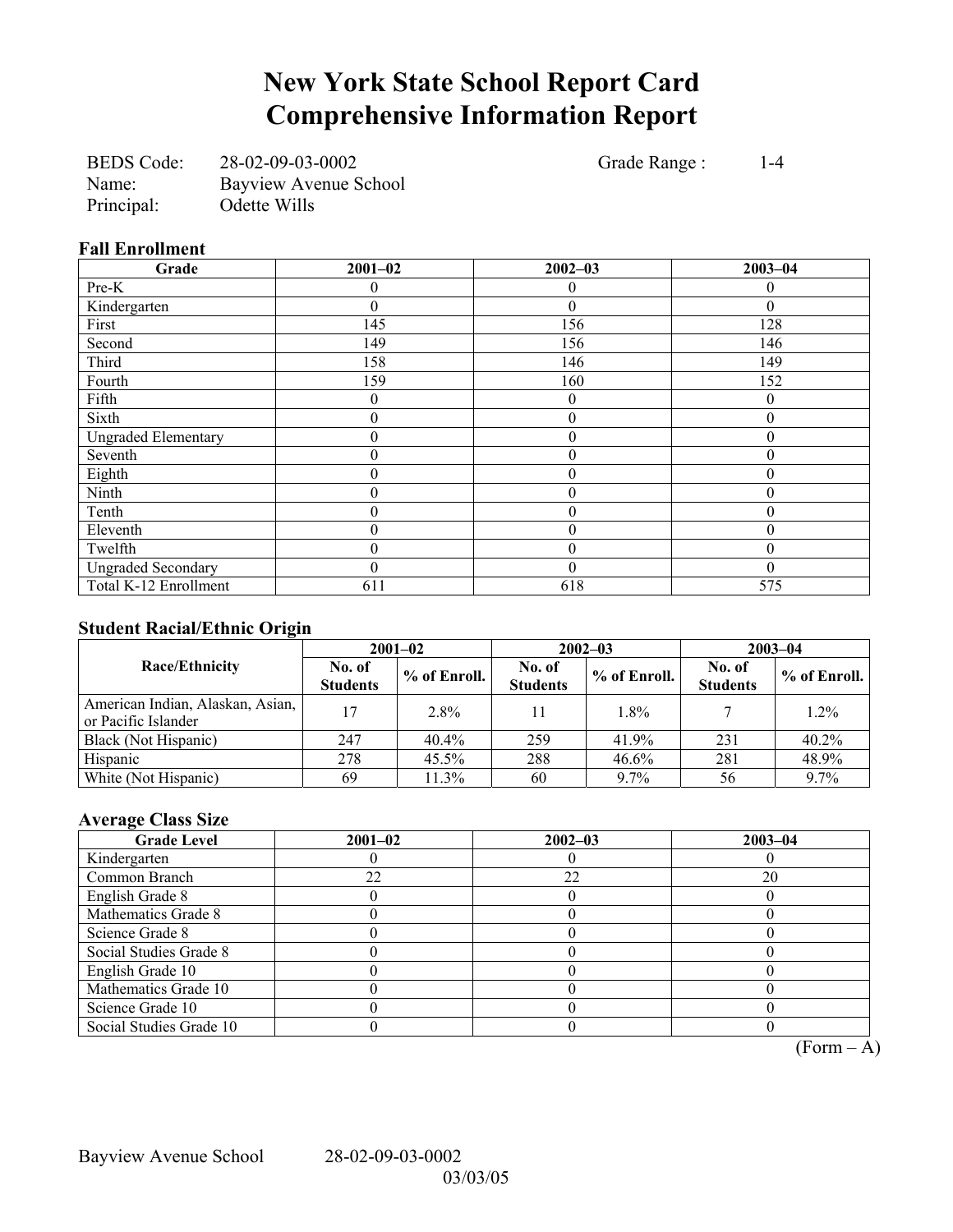## **District Need to Resource Capacity Category**

| <b>N/RC Category</b> | <b>Description</b>                                                                                                 |
|----------------------|--------------------------------------------------------------------------------------------------------------------|
|                      | This is an urban or suburban school district with high student needs<br>in relation to district resource capacity. |

## **Similar School Group and Description**

| <b>Similar School Group</b> | <b>Description</b>                                                                                                                                                                                                                                                                      |
|-----------------------------|-----------------------------------------------------------------------------------------------------------------------------------------------------------------------------------------------------------------------------------------------------------------------------------------|
|                             | All schools in this group are elementary level schools in urban or<br>suburban school districts with high student needs in relation to<br>district resources. The schools in this group are in the middle<br>range of student needs for elementary level schools in these<br>districts. |

All schools within the same N/RC category are divided into three similar school groups defined by the percentage of students in the school who are eligible for the free-lunch program and/or who are limited English proficient (also known as English language learners).

#### **Student Demographics Used To Determine Similar Schools Group**

|                                   | $2001 - 02$ |         | $2002 - 03$ |          | $2003 - 04$ |          |
|-----------------------------------|-------------|---------|-------------|----------|-------------|----------|
|                                   | Count       | Percent | .`ount      | Percent  | Count       | Percent  |
| <b>Limited English Proficient</b> | 139         | 22.8%   | 158         | 25.6%    | 57ء         | 27.3%    |
| <b>Eligible for Free Lunch</b>    | 273         | 44.7%   | 228         | $36.9\%$ | 185         | $32.2\%$ |

#### **Attendance and Suspension**

|                               | $2000 - 01$               |                   |                           | $2001 - 02$       | $2002 - 03$               |                   |
|-------------------------------|---------------------------|-------------------|---------------------------|-------------------|---------------------------|-------------------|
|                               | No. of<br><b>Students</b> | $%$ of<br>Enroll. | No. of<br><b>Students</b> | $%$ of<br>Enroll. | No. of<br><b>Students</b> | $%$ of<br>Enroll. |
| <b>Annual Attendance Rate</b> |                           | 95.7%             |                           | 95.3%             |                           | 98.7%             |
| <b>Student Suspensions</b>    |                           | $.2\%$            |                           | $.0\%$            |                           | $1.1\%$           |

## **Student Socioeconomic and Stability Indicators**

#### **(Percent of Enrollment)**

|                          | $2001 - 02$ | $2002 - 03$ | $2003 - 04$ |
|--------------------------|-------------|-------------|-------------|
| <b>Reduced Lunch</b>     | $9.0\%$     | $10.2\%$    | $9.0\%$     |
| <b>Public Assistance</b> | 41-50%      | $51 - 60\%$ | $51 - 60\%$ |
| <b>Student Stability</b> | 98%         | 98%         | 97%         |

## **Staff Counts**

| Staff                                 | $2003 - 04$ |
|---------------------------------------|-------------|
| <b>Total Teachers</b>                 |             |
| <b>Total Other Professional Staff</b> |             |
| <b>Total Paraprofessionals</b>        | NА          |
| Teaching Out of Certification*        |             |

\*Teaching out of certification more than on an incidental basis.

 $(Form - B)$